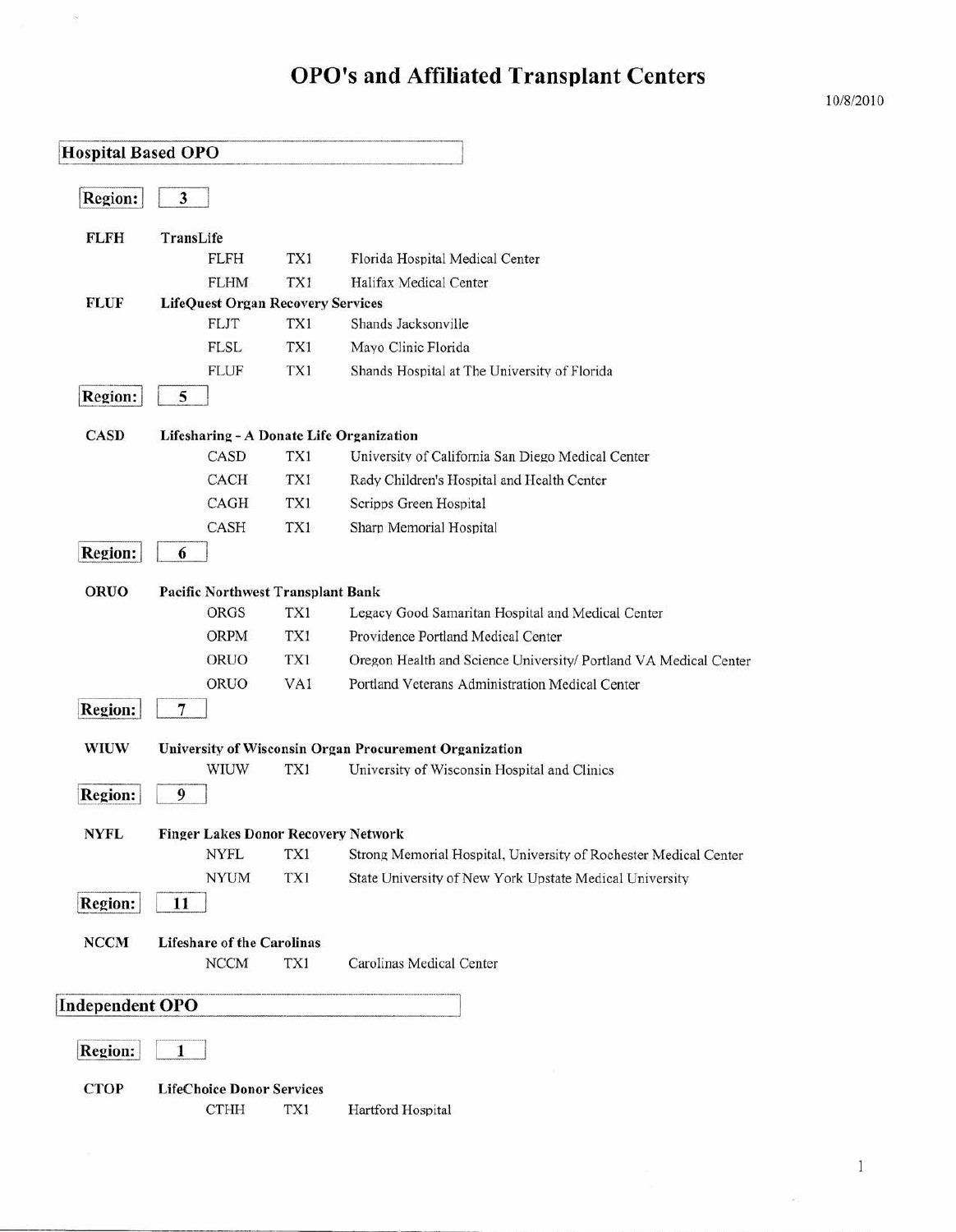|                |   | <b>MABS</b>                                      | TX1 | <b>Baystate Medical Center</b>                      |
|----------------|---|--------------------------------------------------|-----|-----------------------------------------------------|
| MAOB           |   | <b>New England Organ Bank</b>                    |     |                                                     |
|                |   | MABU                                             | TX1 | <b>Boston Medical Center</b>                        |
|                |   | <b>MACH</b>                                      | TX1 | Children's Hospital                                 |
|                |   | <b>MALC</b>                                      | TX1 | Lahev Clinic Medical Center                         |
|                |   | <b>MAMG</b>                                      | TX1 | Massachusetts General Hospital                      |
|                |   | <b>MANM</b>                                      | TX1 | Tufts Medical Center                                |
|                |   | <b>MAPB</b>                                      | TX1 | Brigham and Women's Hospital                        |
|                |   | <b>MAUM</b>                                      | TX1 | University of Massachusetts Memorial Medical Center |
|                |   | <b>MEMC</b>                                      | TX1 | Maine Medical Center                                |
|                |   | <b>MABI</b>                                      | TX1 | Beth Israel Deaconess Medical Center                |
|                |   | <b>NHDH</b>                                      | TX1 | Mary Hitchcock Memorial Hospital                    |
|                |   | <b>CTYN</b>                                      | TX1 | Yale New Haven Hospital                             |
|                |   | <b>RIRH</b>                                      | TX1 | Rhode Island Hospital                               |
| <b>Region:</b> | 2 |                                                  |     |                                                     |
| <b>DCTC</b>    |   |                                                  |     | <b>Washington Regional Transplant Community</b>     |
|                |   | <b>VAFH</b>                                      | TX1 | Inova Fairfax Hospital                              |
|                |   | DCCH                                             | TX1 | Children's National Medical Center                  |
|                |   | <b>DCGU</b>                                      | TX1 | Georgetown University Medical Center                |
|                |   | <b>DCWH</b>                                      | TX1 | Washington Hospital Center                          |
|                |   | <b>DCWR</b>                                      | TX1 | Walter Reed Army Medical Center                     |
| <b>MDPC</b>    |   |                                                  |     | The Living Legacy Foundation of Maryland            |
|                |   | <b>MDJH</b>                                      | TX1 | Johns Hopkins Hospital                              |
|                |   | <b>MDUM</b>                                      | TX1 | University of Maryland Medical System               |
| <b>NJTO</b>    |   |                                                  |     | New Jersey Organ and Tissue Sharing Network OPO     |
|                |   | NJBI                                             | TX1 | Newark Beth Israel Medical Center                   |
|                |   | NJHK                                             | TX1 | Hackensack University Medical Center                |
|                |   | <b>NJLL</b>                                      | TX1 | Our Lady of Lourdes Medical Center                  |
|                |   | <b>NJRW</b>                                      | TX1 | Robert Wood Johnson University Hospital             |
|                |   | <b>NJSB</b>                                      | TX1 | Saint Barnabas Medical Center                       |
| <b>PADV</b>    |   | <b>NJUH</b><br><b>Gift of Life Donor Program</b> | TX1 | University Hospital                                 |
|                |   | <b>DEAI</b>                                      | TX1 | Alfred I duPont Hospital for Children               |
|                |   | DECC                                             | TX1 | Christiana Care Health Services                     |
|                |   | PAWV                                             | TX1 | Geisinger Wyoming Valley Medical Ctr                |
|                |   | PAAE                                             | TX1 | Albert Einstein Medical Center                      |
|                |   | PASC                                             | TX1 | St. Christopher's Hospital for Children             |
|                |   | PATJ                                             | TX1 | Thomas Jefferson University Hospital                |
|                |   | PATU                                             | TX1 | Temple University Hospital                          |
|                |   | PAUP                                             | TX1 | Hospital of the University of Pennsylvania          |
|                |   | PACP                                             | TX1 | Children's Hospital of Philadelphia                 |
|                |   | PAGM                                             | TX1 | Geisinger Medical Center                            |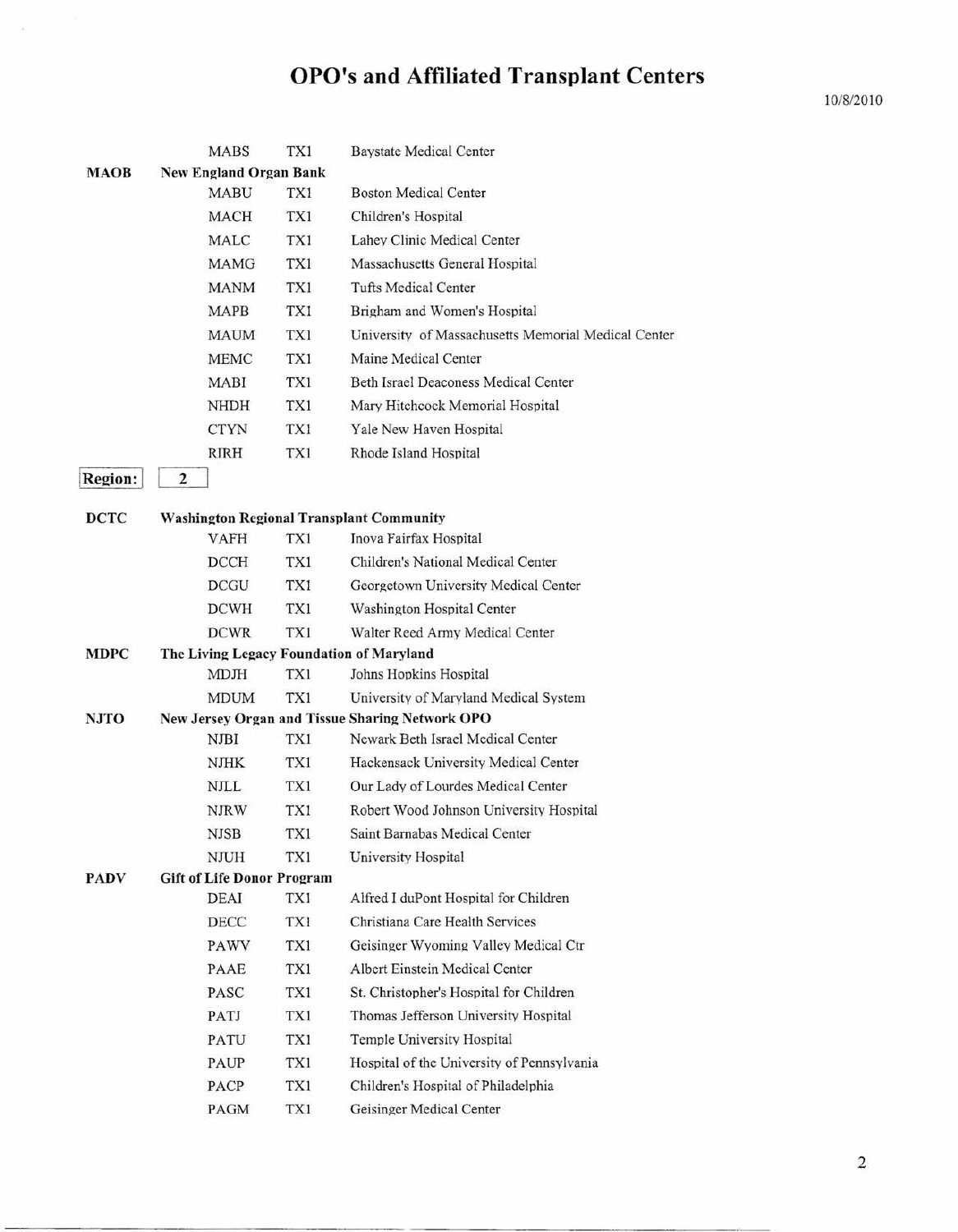|                | PAHE                                               | TX1 | Penn State Milton S Hershey Medical Center                       |
|----------------|----------------------------------------------------|-----|------------------------------------------------------------------|
|                | PAHH                                               | TX1 | Pinnacle Health System at Harrisburg Hospital                    |
|                | <b>PAHM</b>                                        | TX1 | Hahnemann University Hospital                                    |
|                | PALH                                               | TX1 | The Lankenau Hospital                                            |
|                | <b>PALV</b>                                        | TX1 | Lehigh Valley Hospital                                           |
| <b>PATF</b>    | Center for Organ Recovery and Education            |     |                                                                  |
|                | PAPT                                               | TX1 | University of Pittsburgh Medical Center                          |
|                | <b>PAVA</b>                                        | TX1 | VA Pittsburgh Healthcare System                                  |
|                | PAAG                                               | TX1 | Allegheny General Hospital                                       |
|                | PACH                                               | TX1 | Children's Hospital of Pittsburgh of UPMC                        |
|                | <b>WVCA</b>                                        | TX1 | Charleston Area Medical Center                                   |
| <b>Region:</b> | 3                                                  |     |                                                                  |
| ALOB           | Alabama Organ Center                               |     |                                                                  |
|                | <b>ALUA</b>                                        | TX1 | University of Alabama Hospital                                   |
| <b>AROR</b>    | Arkansas Regional Organ Recovery Agency            |     |                                                                  |
|                | <b>ARBH</b>                                        | TX1 | <b>Baptist Medical Center</b>                                    |
|                | <b>ARCH</b>                                        | TX1 | Arkansas Children's Hospital                                     |
| <b>FLMP</b>    | <b>ARUA</b><br>Life Alliance Organ Recovery Agency | TX1 | <b>UAMS</b> Medical Center                                       |
|                | <b>FLJM</b>                                        | TXI | Jackson Memorial Hospital University of Miami School of Medicine |
|                | <b>FLBC</b>                                        | TX1 | Broward General Medical Center                                   |
| <b>FLWC</b>    | <b>LifeLink of Florida</b>                         |     |                                                                  |
|                | <b>FLFR</b>                                        | TX1 | Gulf Coast Medical Center                                        |
|                | <b>FLTG</b>                                        | TX1 | Tampa General Hospital                                           |
|                | <b>FLAC</b>                                        | TX1 | All Children's Hospital                                          |
| GALL           | <b>LifeLink of Georgia</b>                         |     |                                                                  |
|                | GAEH                                               | TX1 | Children's Healthcare of Atlanta at Egleston                     |
|                | <b>GAEM</b>                                        | TX1 | Emory University Hospital                                        |
|                | <b>GAMC</b>                                        | TX1 | Medical College of Georgia                                       |
|                | <b>GAPH</b>                                        | TX1 | Piedmont Hospital                                                |
|                | GASJ                                               | TX1 | Saint Joseph's Hospital of Atlanta                               |
| <b>LAOP</b>    | Louisiana Organ Procurement Agency                 |     |                                                                  |
|                | LACH                                               | TX1 | Children's Hospital                                              |
|                | LAOF                                               | TX1 | Ochsner Foundation Hospital                                      |
|                | LATU                                               | TX1 | <b>Tulane Medical Center</b>                                     |
| <b>MSOP</b>    | LAWK                                               | TX1 | Willis-Knighton Medical Center                                   |
|                | Mississippi Organ Recovery Agency<br><b>MSUM</b>   | TX1 | University of Mississippi Medical Center                         |
| PRLL           | <b>LifeLink of Puerto Rico</b>                     |     |                                                                  |
|                | PRCC                                               | TX1 | Cardiovascular Center of Puerto Rico and the Caribbean           |
|                | PRSJ                                               | TX1 | Auxilio Mutuo Hospital                                           |
| Region:        | 4                                                  |     |                                                                  |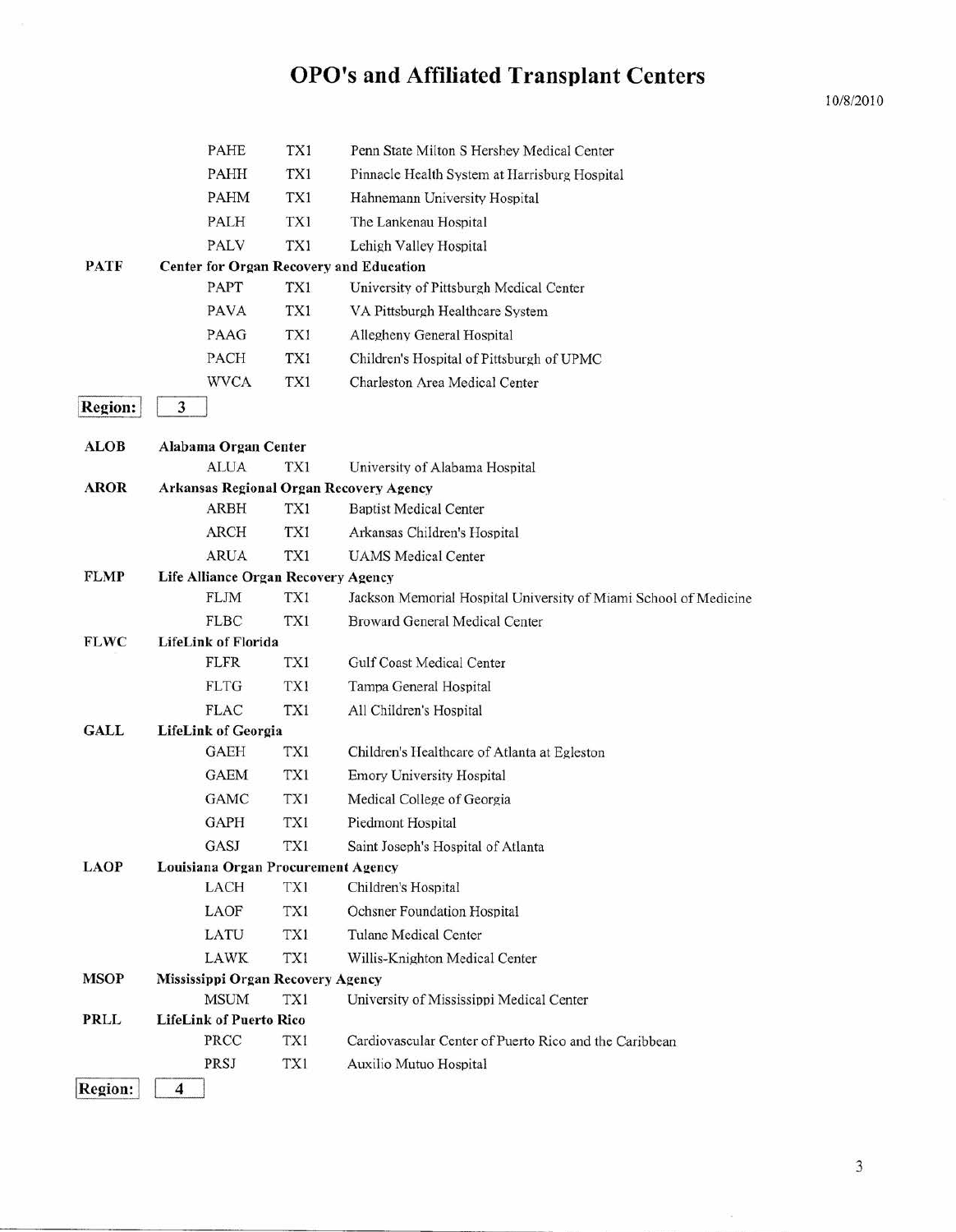| <b>OKOP</b>    |                                       |            | <b>LifeShare Transplant Donor Services of Oklahoma</b>         |
|----------------|---------------------------------------|------------|----------------------------------------------------------------|
|                | OKBC                                  | TX1        | Integris Baptist Medical Center                                |
|                | <b>OKCM</b>                           | TX1        | Children's Hospital of Oklahoma                                |
|                | <b>OKMD</b>                           | <b>TX1</b> | <b>OU</b> Medical Center                                       |
|                | <b>OKSA</b>                           | TX1        | St. Anthony Hospital                                           |
|                | <b>OKSF</b>                           | TX1        | Saint Francis Hospital                                         |
|                | OKSJ                                  | TX1        | St John Medical Center                                         |
| <b>TXGC</b>    | <b>LifeGift Organ Donation Center</b> |            |                                                                |
|                | <b>TXAS</b>                           | TX1        | Baylor All Saints Medical Center                               |
|                | <b>TXCF</b>                           | TX1        | Cook Children's Medical Center                                 |
|                | <b>TXFW</b>                           | TX1        | Texas Health Harris Methodist Fort Worth Hospital              |
|                | <b>TXHH</b>                           | TX1        | Memorial Hermann Hospital, University of Texas at Houston      |
|                | TXHI                                  | TX1        | St Luke's Episcopal Hospital                                   |
|                | <b>TXLG</b>                           | TX1        | University Medical Center                                      |
|                | <b>TXMH</b>                           | TX1        | The Methodist Hospital                                         |
|                | <b>TXVA</b>                           | TX1        | Michael E. DeBakey VA Medical Center                           |
|                | <b>TXTC</b>                           | TX1        | Texas Children's Hospital                                      |
| TXSA           | <b>Texas Organ Sharing Alliance</b>   |            |                                                                |
|                | <b>TXRM</b>                           | TX1        | Christus Santa Rosa Medical Center                             |
|                | <b>TXMA</b>                           | TX1        | McAllen Medical Center                                         |
|                | TXHS                                  | TX1        | Methodist Specialty and Transplant Hospital                    |
|                | <b>TXDM</b>                           | TX1        | North Austin Medical Center                                    |
|                | <b>TXCH</b>                           | TX1        | Methodist Children's Hospital of South Texas                   |
|                | <b>TXCT</b>                           | TX1        | Seton Medical Center                                           |
|                | <b>TXBC</b>                           | TX1        | University Hospital, University of Texas Health Science Center |
| TXSB           | <b>Southwest Transplant Alliance</b>  |            |                                                                |
|                | <b>TXDC</b>                           | TX1        | Driscoll Children's Hospital                                   |
|                | <b>TXCM</b>                           | TX1        | Children's Medical Center of Dallas                            |
|                | <b>TXHD</b>                           | TX1        | Medical City Dallas Hospital                                   |
|                | <b>TXJS</b>                           | TX1        | University of Texas Medical Branch at Galveston                |
|                | <b>TXMC</b>                           | TX1        | Methodist Dallas Medical Center                                |
|                | TXLP                                  | TX1        | Las Palmas Medical Center                                      |
|                | <b>TXSP</b>                           | TX1        | University Hospital - St. Paul                                 |
|                | TXSW                                  | TX1        | Scott and White Memorial Hospital                              |
|                | <b>TXPM</b>                           | TX1        | Parkland Memorial Hospital                                     |
|                | <b>TXTX</b>                           | TX1        | Baylor University Medical Center                               |
|                | <b>TXTY</b>                           | TX1        | East Texas Medical Center                                      |
| <b>Region:</b> | 5                                     |            |                                                                |
| <b>AZOB</b>    | <b>Donor Network of Arizona</b>       |            |                                                                |
|                | AZCH                                  | TX1        | Phoenix Children's Hospital                                    |
|                | AZGS                                  | TX1        | Banner Good Samaritan Medical Center                           |
|                | <b>AZMC</b>                           | TX1        | Mayo Clinic Hospital                                           |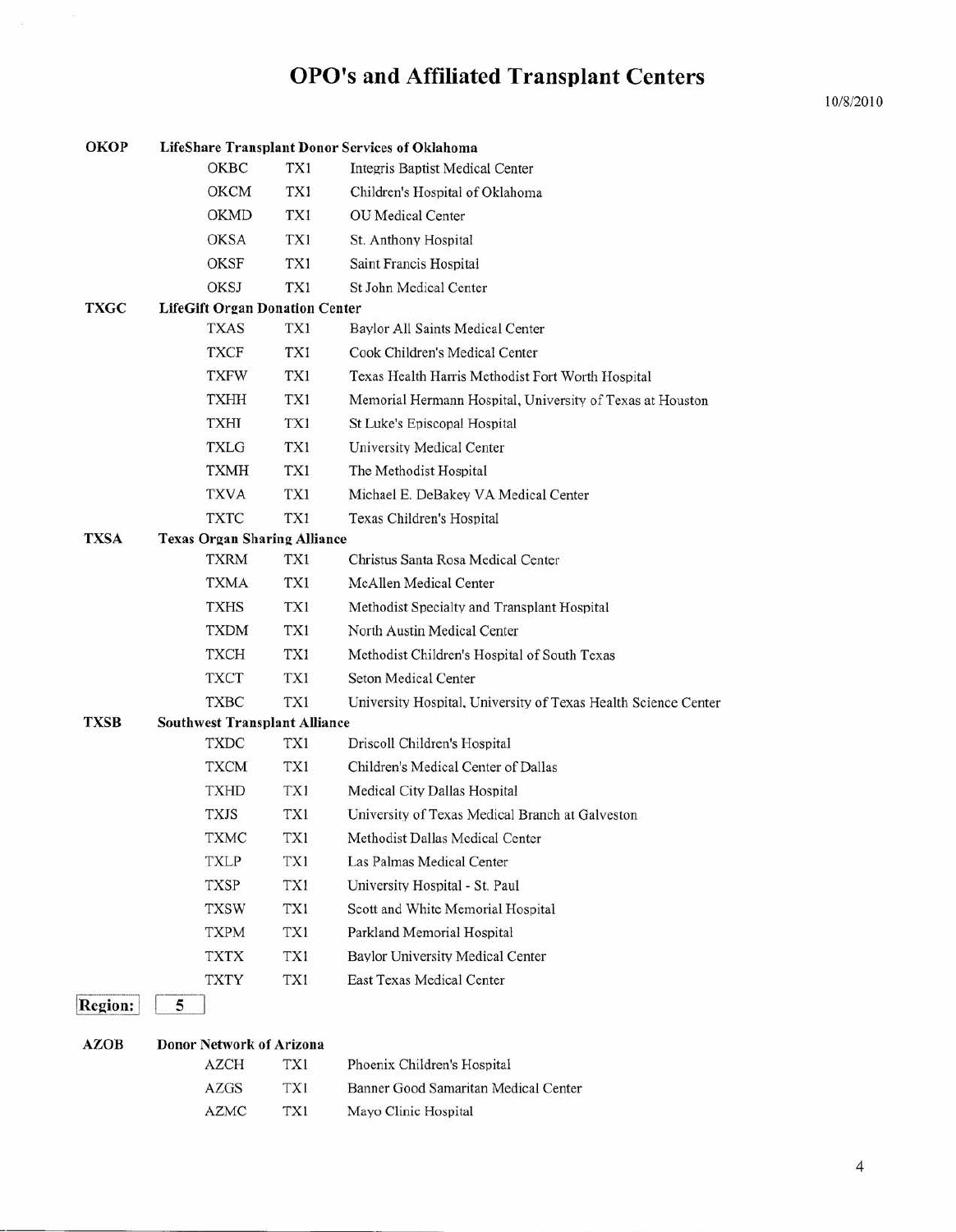|                | AZSJ                                       | TX1 | St Josephs Hospital and Medical Center                               |
|----------------|--------------------------------------------|-----|----------------------------------------------------------------------|
|                | <b>AZUA</b>                                | TX1 | University Medical Center, Univ of Arizona                           |
| <b>CADN</b>    | <b>California Transplant Donor Network</b> |     |                                                                      |
|                | CAPC                                       | TX1 | Lucile Salter Packard Childrens Hospital at Stanford                 |
|                | <b>CAPM</b>                                | TX1 | California Pacific Medical Center                                    |
|                | CASU                                       | TX1 | Stanford University Medical Center                                   |
|                | CASF                                       | TX1 | University of California San Francisco Medical Center                |
| <b>CAGS</b>    | <b>Golden State Donor Services</b>         |     |                                                                      |
|                | CASG                                       | TX1 | Sutter Memorial Hospital                                             |
|                | CASM                                       | TX1 | University of California Davis Medical Center                        |
| <b>CAOP</b>    | OneLegacy                                  |     |                                                                      |
|                | CASJ                                       | TX1 | Saint Joseph Hospital                                                |
|                | CACL                                       | TX1 | Childrens Hospital Los Angeles                                       |
|                | CACS                                       | TX1 | Cedars-Sinai Medical Center                                          |
|                | CASV                                       | TX1 | St. Vincent Medical Center                                           |
|                | CAUC                                       | TX1 | University of California at Los Angeles Medical Center               |
|                | <b>CAUH</b>                                | TX1 | University of Southern California University Hospital                |
|                | CAWM                                       | TX1 | <b>Western Medical Center</b>                                        |
|                | CARC                                       | TX1 | Riverside Community Hospital                                         |
|                | CAHP                                       | TX1 | City of Hope National Medical Center                                 |
|                | CAIM                                       | TX1 | University of California Irvine Medical Center                       |
|                | CALA                                       | TX1 | Harbor UCLA Medical Center                                           |
|                | CALL                                       | TX1 | Loma Linda University Medical Center                                 |
| <b>NMOP</b>    | <b>New Mexico Donor Services</b>           |     |                                                                      |
|                | NMAQ                                       | TX1 | University Hospital, University of New Mexico Health Sciences Center |
|                | <b>NMPH</b><br><b>Nevada Donor Network</b> | TX1 | Presbyterian Hospital                                                |
| <b>NVLV</b>    | <b>NVUM</b>                                | TX1 | University Medical Center of Southern Nevada                         |
| <b>UTOP</b>    | <b>Intermountain Donor Services</b>        |     |                                                                      |
|                | UTLD                                       | TX1 | Intermountain Medical Center                                         |
|                | <b>UTMC</b>                                | TX1 | University of Utah Medical Center                                    |
|                | <b>UTPC</b>                                | TX1 | Primary Children's Medical Center                                    |
| Region:        | 6                                          |     |                                                                      |
|                |                                            |     |                                                                      |
| <b>HIOP</b>    | <b>Legacy of Life Hawaii</b>               |     |                                                                      |
|                | <b>HISF</b>                                | TX1 | Hawaii Medical Center- East                                          |
| <b>WALC</b>    | <b>LifeCenter Northwest</b>                |     |                                                                      |
|                | WACH                                       | TX1 | Seattle Children's Hospital                                          |
|                | WASH                                       | TX1 | Sacred Heart Medical Center                                          |
|                | <b>WASM</b>                                | TX1 | Swedish Medical Center                                               |
|                | WAUW                                       | TX1 | University of Washington Medical Center                              |
|                | <b>WAVM</b>                                | TX1 | Virginia Mason Medical Center                                        |
| <b>Region:</b> | 7                                          |     |                                                                      |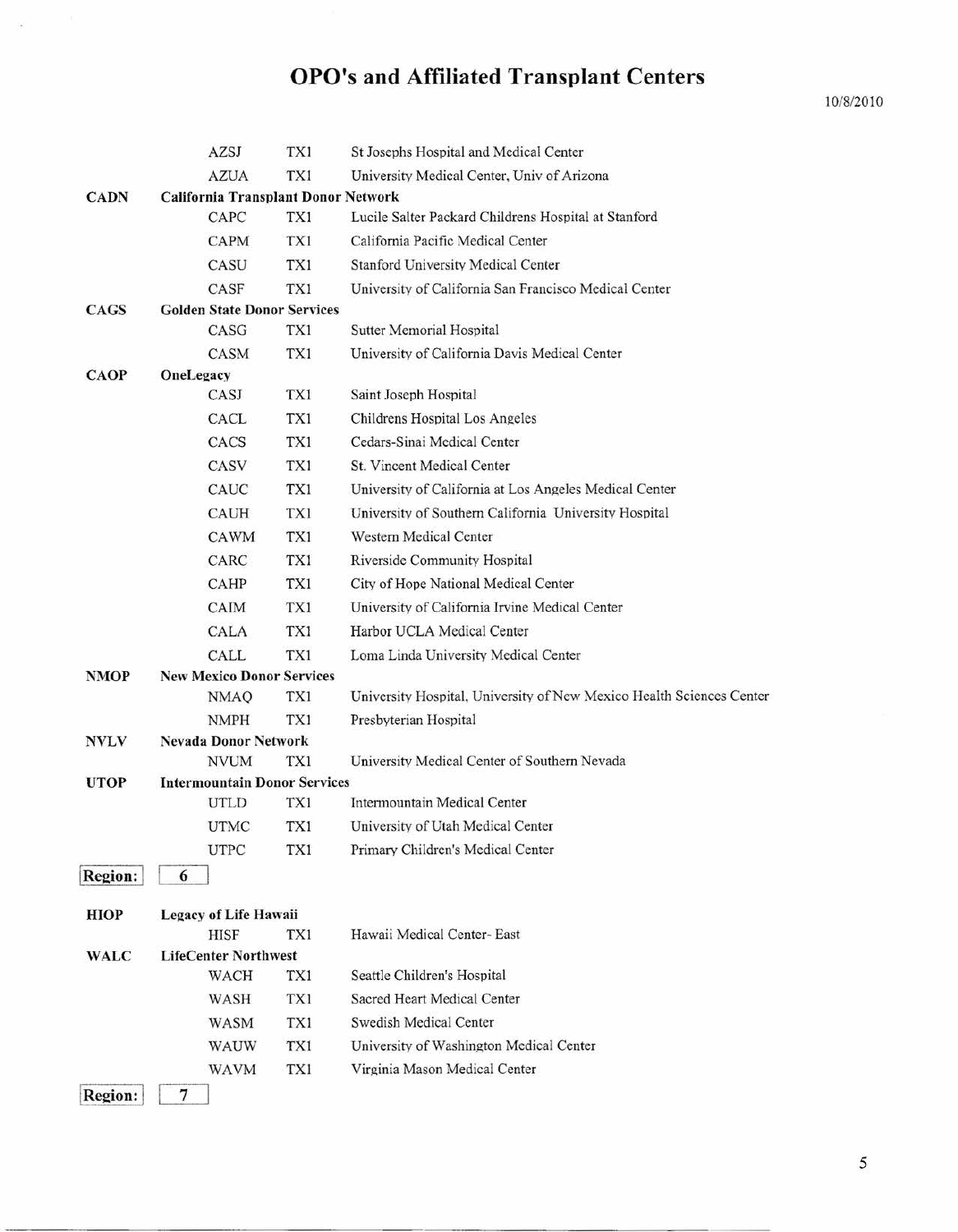| <b>ILIP</b> |                                        |             |     | Gift of Hope Organ & Tissue Donor Network                                |
|-------------|----------------------------------------|-------------|-----|--------------------------------------------------------------------------|
|             |                                        | <b>ILCH</b> | TX1 | Advocate Christ Medical Center                                           |
|             |                                        | <b>ILCM</b> | TX1 | Children's Memorial Hospital                                             |
|             |                                        | ILLU        | TX1 | Loyola University Medical Center                                         |
|             |                                        | <b>ILMM</b> | TXI | Memorial Medical Center                                                  |
|             |                                        | <b>ILNM</b> | TX1 | Northwestern Memorial Hospital                                           |
|             | <b>ILPL</b>                            |             | TX1 | Rush University Medical Center                                           |
|             | <b>ILSF</b>                            |             | TXI | OSF Saint Francis Medical Center                                         |
|             |                                        | <b>ILUC</b> | TX1 | University of Chicago Medical Center                                     |
|             | <b>ILUI</b>                            |             | TXI | University of Illinois Medical Center                                    |
| <b>MNOP</b> |                                        |             |     | LifeSource Upper Midwest Organ Procurement Organization                  |
|             |                                        | <b>NDMC</b> | TX1 | Medcenter One Health Systems                                             |
|             |                                        | <b>NDSL</b> | TX1 | MeritCare Hospital                                                       |
|             |                                        | <b>MNAN</b> | TX1 | Abbott Northwestern Hospital                                             |
|             |                                        | <b>MNHC</b> | TX1 | Hennepin County Medical Center                                           |
|             |                                        | <b>MNMC</b> | TX1 | Rochester Methodist Hospital (Mayo Clinic)                               |
|             |                                        | <b>MNSM</b> | TX1 | Saint Marys Hospital (Mayo Clinic)                                       |
|             |                                        | <b>MNUM</b> | TX1 | University of Minnesota Medical Center, Fairview                         |
|             |                                        | <b>SDMK</b> | TX1 | Avera McKennan Hospital                                                  |
|             |                                        | SDSV        | TX1 | Sanford Health/USD Medical Center                                        |
| <b>WIDN</b> | <b>Wisconsin Donor Network</b>         |             |     |                                                                          |
|             |                                        | WICH        | TX1 | Children's Hospital of Wisconsin                                         |
|             |                                        | <b>WISE</b> | TX1 | Froedtert Memorial Lutheran Hospital                                     |
|             |                                        | WISL        | TX1 | Aurora St. Luke's Medical Center                                         |
| Region:     | 8                                      |             |     |                                                                          |
| CORS        | <b>Donor Alliance</b>                  |             |     |                                                                          |
|             |                                        | <b>COCH</b> | TX1 | The Children's Hospital                                                  |
|             |                                        | <b>COPM</b> | TX1 | Centura Porter Adventist Hospital                                        |
|             |                                        | <b>COSL</b> | TX1 | Presbyterian/St Lukes Medical Center                                     |
|             |                                        | COUC        | TX1 | University of Colorado Hospital/Health Science Center                    |
| <b>IAOP</b> | <b>Iowa Donor Network</b>              |             |     |                                                                          |
|             |                                        | <b>IAIM</b> | TX1 | <b>Iowa Methodist Medical Center</b>                                     |
|             | IAIV                                   |             | TX1 | University of Iowa Hospitals and Clinics and Iowa City VA Medical Center |
|             | <b>IAIV</b>                            |             | VA1 | Iowa City VA Medical Center                                              |
|             |                                        | <b>IAMH</b> | TX1 | Mercy Medical Center-Des Moines                                          |
| <b>MOMA</b> | <b>Mid-America Transplant Services</b> |             |     |                                                                          |
|             |                                        | <b>MOBH</b> | TX1 | Barnes-Jewish Hospital                                                   |
|             |                                        | MOCG        | TX1 | Cardinal Glennon Children's Hospital                                     |
|             |                                        | MOCH        | TX1 | St. Louis Children's Hospital at Washington University Medical Center    |
|             |                                        | MOSL        | TX1 | Saint Louis University Hospital                                          |

MWOB Midwest Transplant Network MOUM TXl University of Missouri Hospital and Clinics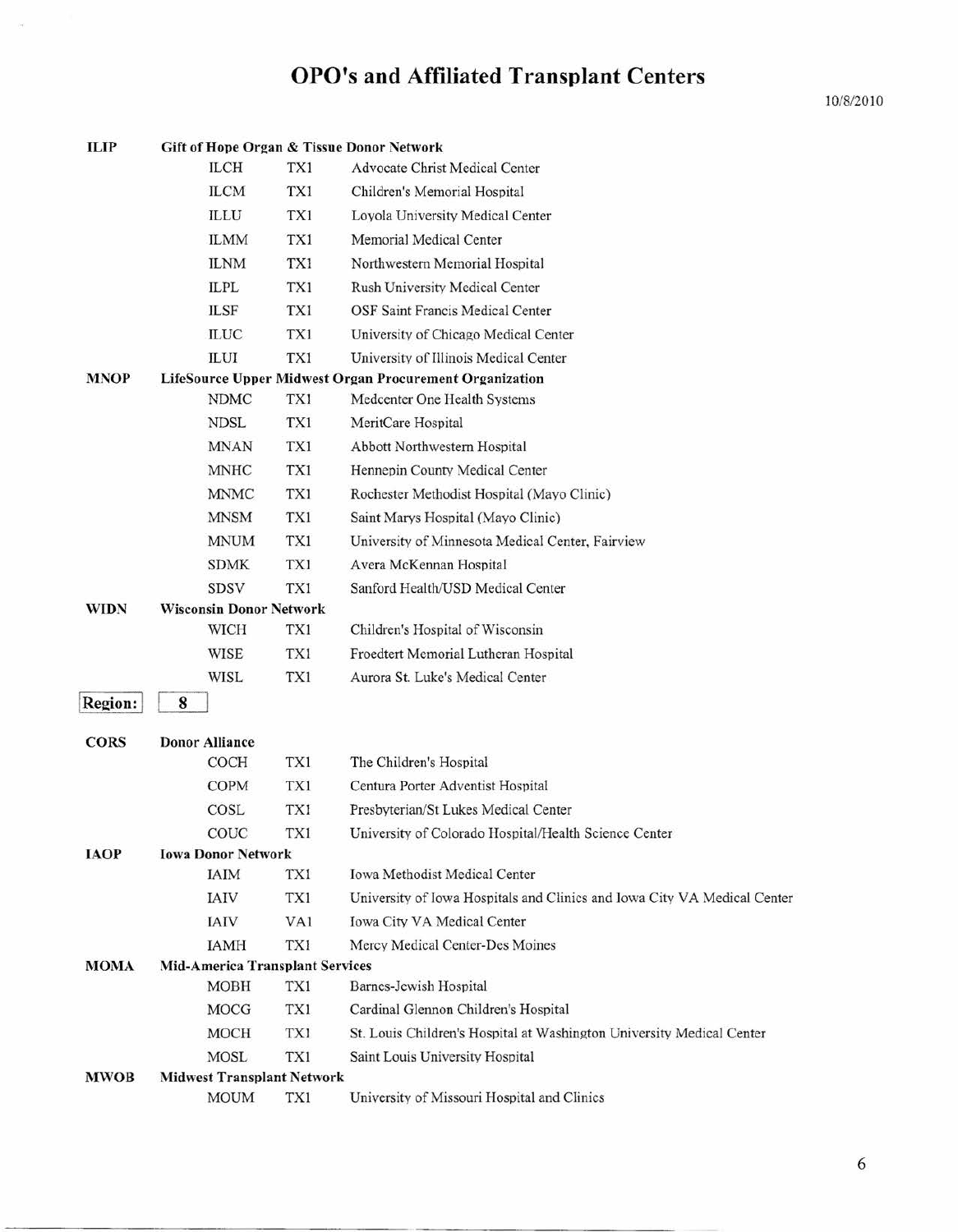MOCM TXI Children's Mercy Hospital MOLH TXl St Luke's Hospital of Kansas City MORH TXl Research Medical Center KSFW TXI Via Christi Regional Medical Center, St Francis Campus KSUK TXl University of Kansas Hospital NEOR Nebraska Organ Recovery System NEUN TXl The Nebraska Medical Center  $\lvert \text{Region:} \rvert \quad 9$ NYAP Center for Donation and Transplant NYAM TX1 Albany Medical Center Hospital VTMC TXl Fletcher Allen Health Care NYRT New York Organ Donor Network NYWC TXI Westchester Medical Center NYMA TXl Montefiore Medical Center NYMS TXl Mount Sinai Medical Center NYNS TXl North Shore University Hospital NYNY TX1 New York-Presbyterian Hospital/ Weill Cornell Medical Center NYSB TXl University Hospital of State University of New York at Stony Brook NYSL TXI St. Luke's Roosevelt Hospital Center NYUC TXl New York University Medical Center NYCP TXI NY Presbyterian Hospital/Columbia Univ. Medical Center NYDS TXl State University of New York, Downstate Medical Center NYWN Upstate New York Transplant Services Inc NYEC TXl Erie County Medical Center NYBU TXI Buffalo General Hospital/ Children's Hospital Region: 10 INOP Indiana Organ Procurement Organization INIM TX1 Clarian Health- Methodist/IU/Riley INLH TXl Lutheran Hospital of Fort Wayne INSV TXl St Vincent Hospital and Health Care Center MIOP Gift of Life Michigan MIBH TX1 William Beaumont Hospital MICH TXl Children's Hospital of Michigan MIDV TXI Helen DeVos Children's Hospital MIHF TXl Henry Ford Hospital MIHH TXl Harper University Hospital Detroit Medical Center MISJ TXl St John Hospital and Medical Center MISM TX1 St. Mary's Health Care - Main Hospital MIUM TXl University of Michigan Medical Center OHLB LifeBanc

> OHCC TXl The Cleveland Clinic Foundation OHUH TXl University Hospitals of Cleveland